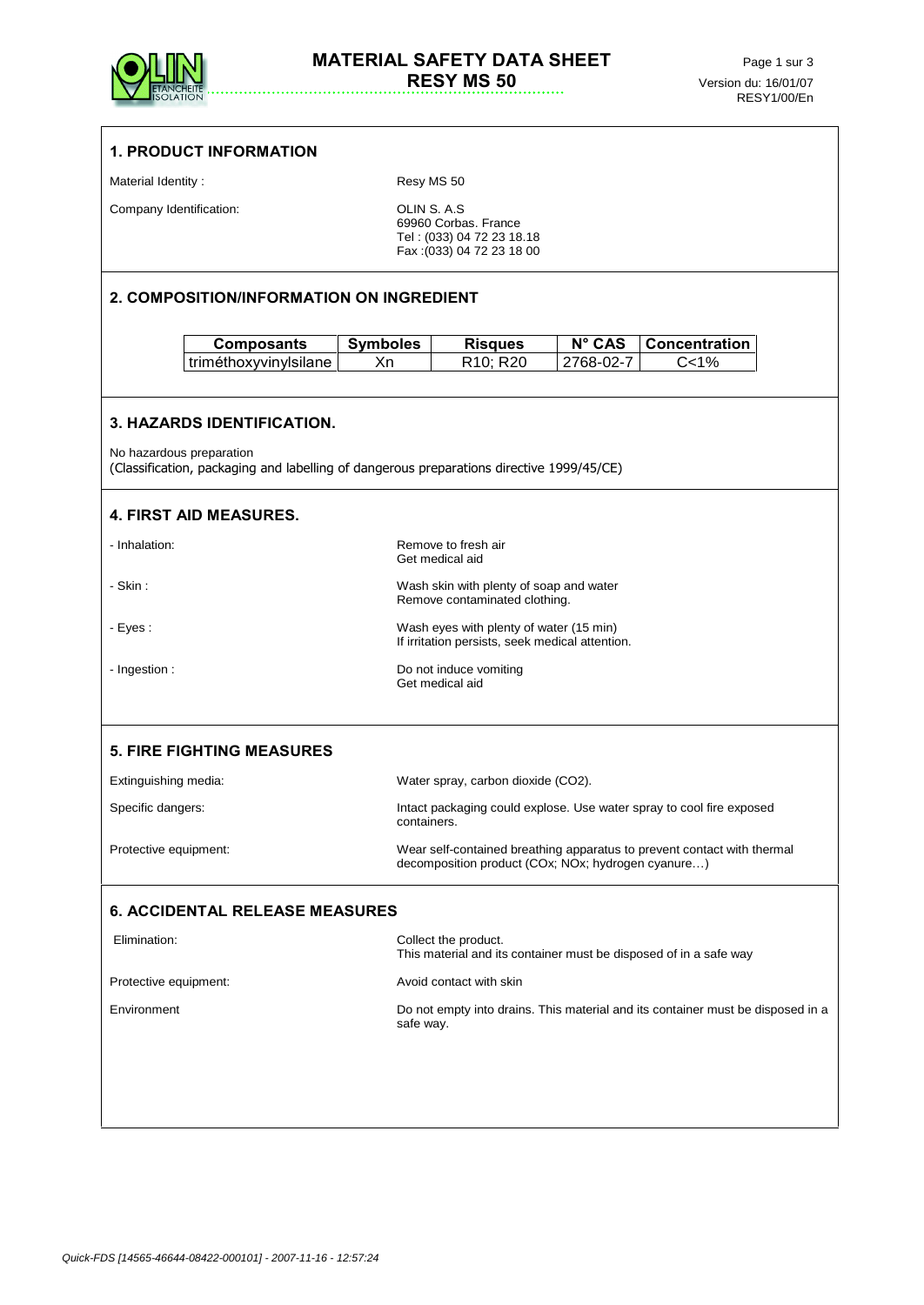

| <b>7. HANDLING AND STORAGE</b>              |                                                                                                            |  |  |  |  |
|---------------------------------------------|------------------------------------------------------------------------------------------------------------|--|--|--|--|
| Manipulation:                               | Wash after handling.<br>When using do not eat or drink.<br>Keep away from sources of ignition - No smoking |  |  |  |  |
| Storage:                                    | Store in a cool, dry, well ventilated area.<br>Keep container tightly closed.                              |  |  |  |  |
| Incompatibility:                            | Strong acid and strong bases                                                                               |  |  |  |  |
| 8. EXPOSURE CONTROLS/PERSONAL PROTECTION    |                                                                                                            |  |  |  |  |
| Exposure limits:<br>triméthoxyvinylsilane : | $TWA:5$ ppm                                                                                                |  |  |  |  |
| Personal protective equipment:              |                                                                                                            |  |  |  |  |
| - Respirators:                              | In case of overtaking of exposure limits wear suitable mask.                                               |  |  |  |  |
| - Skin                                      | Avoid contact with skin - Wear suitable gloves.                                                            |  |  |  |  |
| - Eyes                                      | Avoid contact with eyes - Wear protective eyeglasses.                                                      |  |  |  |  |
|                                             |                                                                                                            |  |  |  |  |
| 9. PHYSICAL AND CHEMICAL PROPERTIES         |                                                                                                            |  |  |  |  |
| Colour:                                     | Translucent/White/Grey/Blue/Noir                                                                           |  |  |  |  |
| $pH$ :                                      | 6 à 8                                                                                                      |  |  |  |  |
| Flash Point:                                | Not available                                                                                              |  |  |  |  |
| Autoignition temperature:                   | Not available                                                                                              |  |  |  |  |
| <b>Boiling Point:</b>                       | Not available                                                                                              |  |  |  |  |
| Vapor pressure :                            | Not available                                                                                              |  |  |  |  |
| Density:                                    | 1,45                                                                                                       |  |  |  |  |
| <b>10. STABILITY AND REACTIVITY</b>         |                                                                                                            |  |  |  |  |
| <b>Chemical Stability</b>                   | Stable under normal temperatures and pressures                                                             |  |  |  |  |
| Hazardous reaction                          | Hazardous reaction with strong acids and strong bases                                                      |  |  |  |  |
| Hazardous decomposition product:            | Thermal decomposition product (COx; NOx, hydrogen cyanure)                                                 |  |  |  |  |
|                                             |                                                                                                            |  |  |  |  |
|                                             |                                                                                                            |  |  |  |  |
|                                             |                                                                                                            |  |  |  |  |
|                                             |                                                                                                            |  |  |  |  |
|                                             |                                                                                                            |  |  |  |  |
|                                             |                                                                                                            |  |  |  |  |